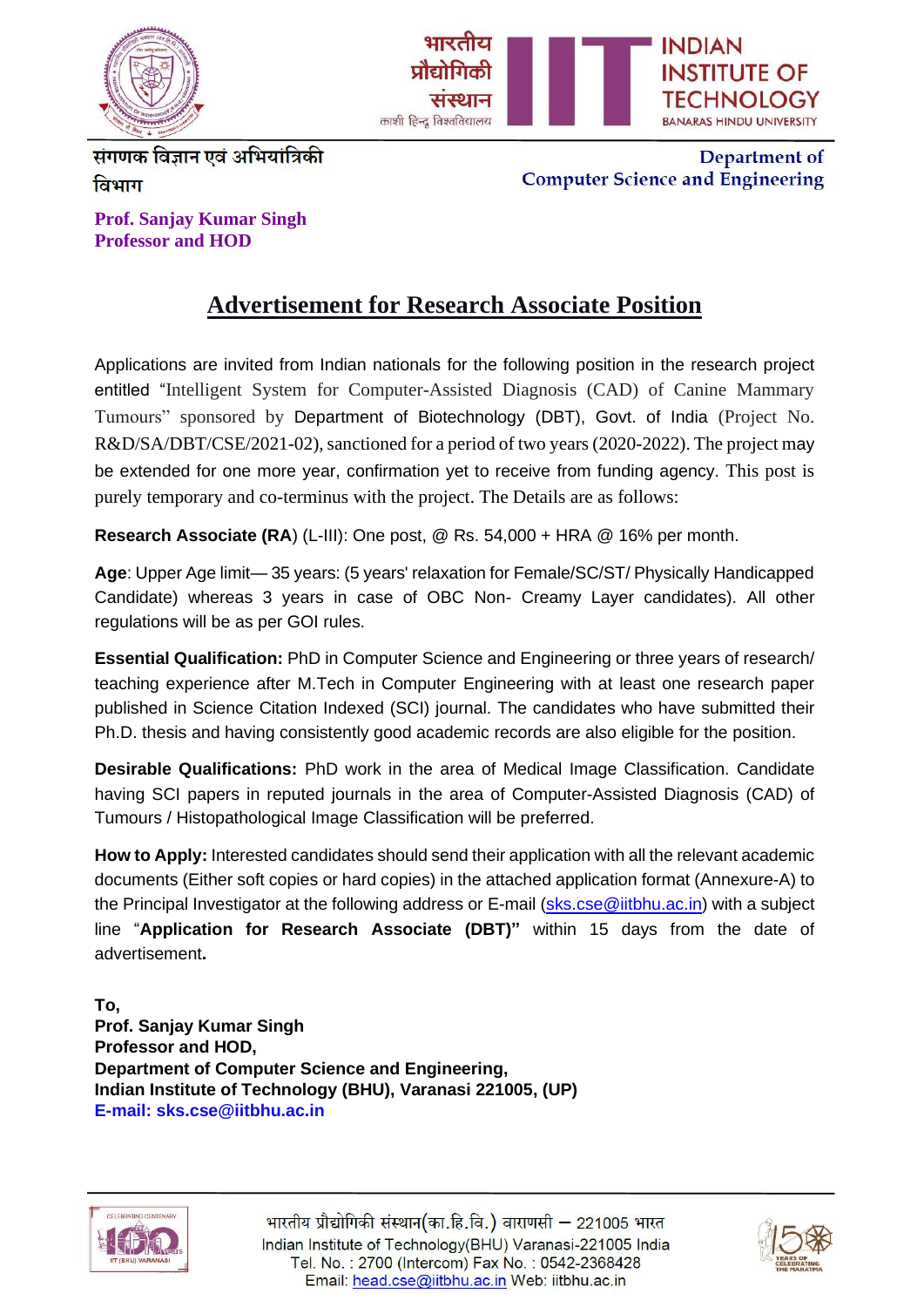## **General Terms and Conditions:**

1. The position is purely temporary and is coterminous with the project.

2. The PI has the discretion to restrict the number of candidates to be called for interview to a reasonable limit on the basis of qualifications and experience higher than the minimum prescribed in the advertisement.

3. Only shortlisted candidates will be communicated by email after deadline to appear in the interview and no other communications in this regard will be entertained.

4. The candidate, when selected, is expected to join immediately.

5. No TA/DA will be paid for attending the interview.

6. The self-attested copies (or scanned if sent by email) of all the relevant certificates/documents need to submit along with the application.

7. For further clarification regarding the application process, the candidate can discuss with the PI over email: [sks.cse@iitbhu.ac.in.](mailto:sks.cse@iitbhu.ac.in)